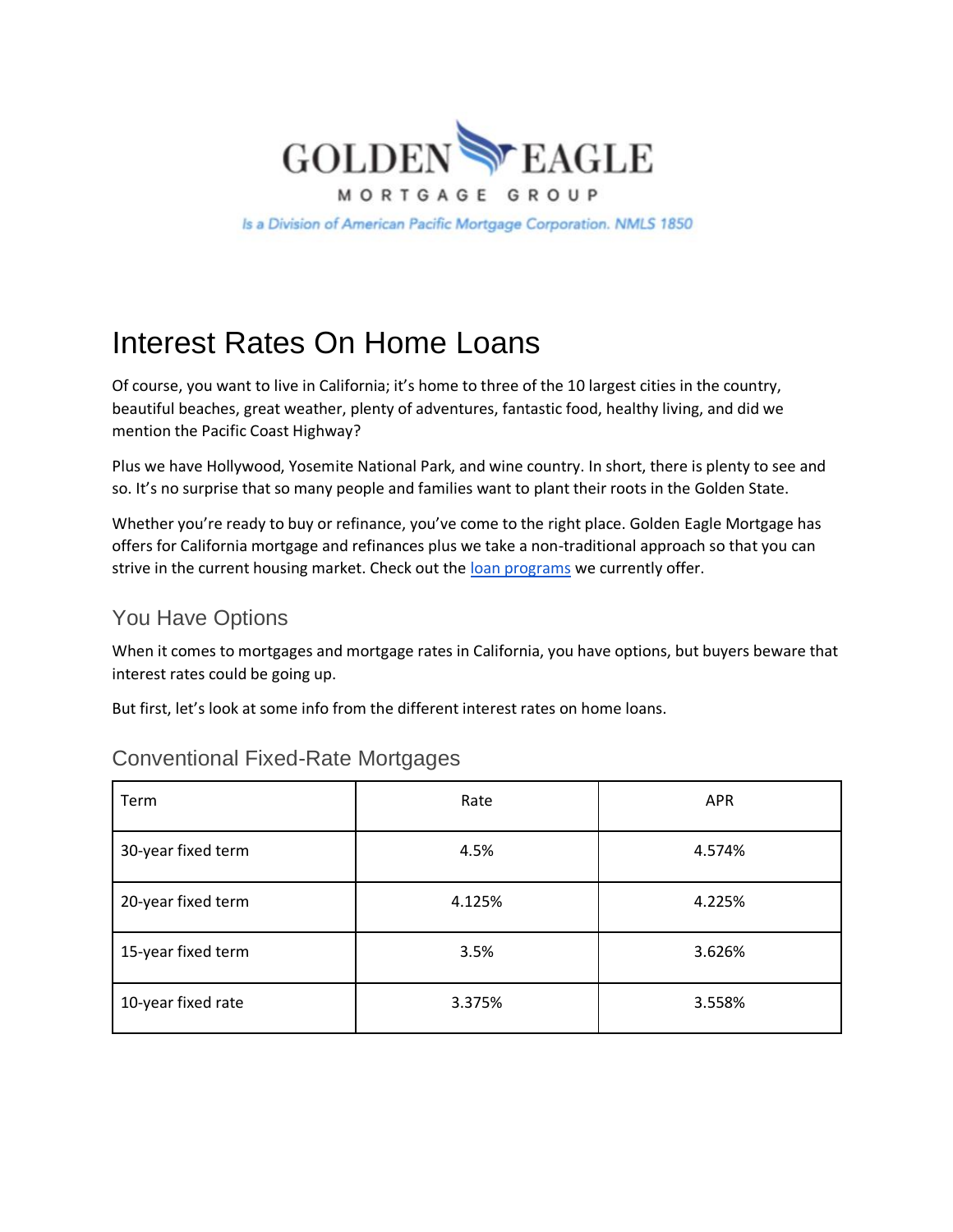#### Adjustable-rate mortgages

| Term        | Rate   | <b>APR</b> |
|-------------|--------|------------|
| 10-year ARM | 4.0%   | 4.024%     |
| 5-year ARM  | 3.625% | 3.857%     |

#### FHA mortgages

| Term                | Rate   | <b>APR</b> |
|---------------------|--------|------------|
| Up-year fixed - FHA | 4.75%  | 5.83%      |
| 15-year fixed - FHA | 5.125% | 6.536%     |

#### VA mortgages

| Term               | Rate   | <b>APR</b> |
|--------------------|--------|------------|
| 30-year fixed - VA | 4.25%  | 4.518%     |
| 15-year fixed - VA | 5.125% | 5.891%     |

Don't let this information confuse or overwhelm you. You're not alone. The Golden Eagle Mortgage Team is here to help you with today's mortgage rates. [Contact us](https://goldeneaglemortgagegroup.com/contact/) with your questions and let's get you into the market.

## Interest Rates On Home Loans in San Francisco Bay Area

As we mentioned before, the Federal Reserve plans to begin raising interest rates soon. High-interest rates on home loans the housing market is likely to become more expensive. The good news is that the increases are expected to come gradually throughout the rest of the year, so sudden spikes in your current mortgage rate or in your monthly loan payments are unlikely.

Over the last two years, the housing market has been on fire but inventory has been notoriously low. With rising interest rates on home loans, it might be a good idea to purchase your home later in the year when you'll have the benefits of more selection. For home buyers and homeowners, making a good